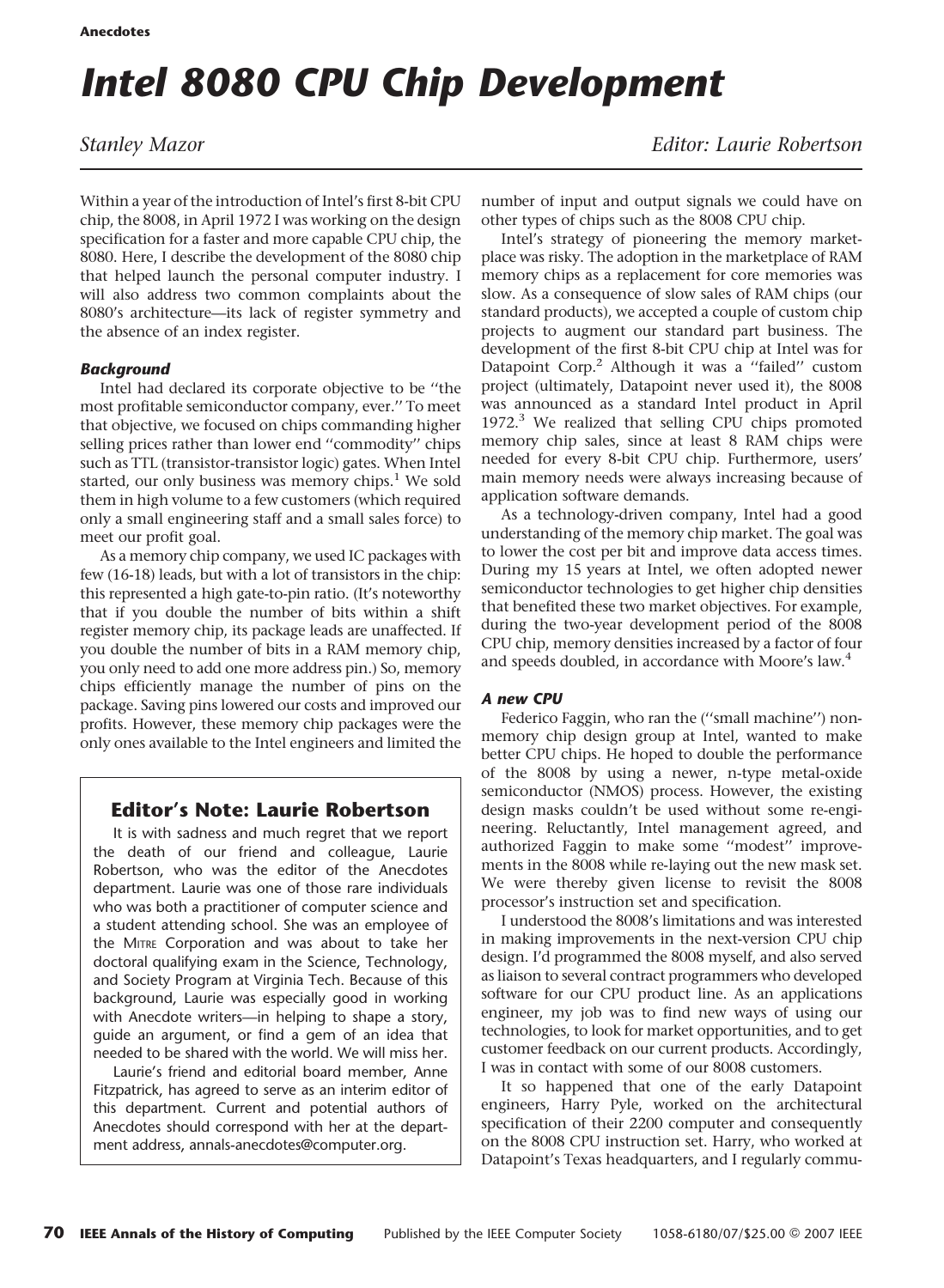nicated by telephone to discuss architectural issues and enhancements. As the 2200 was built with TTL, it had a slightly different instruction set than the 8008; over time, the Intel and Datapoint's processors started to diverge. (I believe that a later model of the Datapoint computer system did use a Zilog Z-80.) As ''computer enthusiasts'' Harry and I spoke without concerns about patents, trade secrets, or competitive constraints, so I was also able to consider Datapoint's enhancements to their instruction set even though they weren't using our 8008 chip.

#### 8008 issues

The primary weaknesses of the 8008 were its few package pins, its limited memory addressing modes, and its small on-chip stack.

#### 18-pin package

The 8008's 18-pin package, (used for Intel's 1103 DRAM chip) reduced our manufacturing costs of this CPU chip, but customer systems containing the 8008 required a handful of chips surrounding it to interface to memory systems. The costs of these extra chips, the added assembly costs, and printed circuit board space for these chips probably were a net deficit compared with the cost savings of the cheaper CPU package itself. Additionally, having only 18 pins to bring out a 14-bit address and an 8-bit data bus required time division multiplexing of the 18 pins, and slowed the processor. However, by the mid-1970s, calculator chips were coming into highvolume production, and there was an abundance of 40-pin packages available that would benefit a single-chip CPU if it were redesigned with a bigger package.

#### Addressing modes

As a custom chip, the 8008 instruction set was 95 percent specified by Datapoint. My boss at Intel, Ted Hoff, added register Increment and Decrement instructions, but otherwise we accepted the instruction set more or less intact from Datapoint. The 8008 only had one way of getting to main memory—indirect addressing through the HL (High/Low) register pair, which was slow and cumbersome. The 8008 had neither index registers nor 16-bit address arithmetic.

#### PC stack

Both our 4004 (the first single-chip 4-bit CPU) and 8008 CPUs supported nested subroutine calls by saving return addresses in an internal stack memory within the CPU chip. This is useful when external main memory is ROM or Shift Register. But such an on-chip stack uses valuable CPU chip real estate, however, and its fixed size reduces the programmer's flexibility. The 4004 stack was 4 deep and the 8008's was 8-deep (for remembering return addresses). However, 8008-based systems usually had substantial RAM memory, and an improvement would be to delete the onchip stack memory and instead use part of the computer's main memory as a last-in, first-out stack. (Later I would enjoy the irony of marketing this chip to our customers with the stack facility deleted from the chip, but touting it as a benefit—''Now the stack can be as large as you want.'')

#### Super 8: Highlights and constraints

As the chip architect of the 8008 and while still working for Ted Hoff, in the Applications Research Department, I started to evaluate improvements to the 8008. I named the 8080 project after the then-popular home movie format—Super 8.

Now, the dominant factors in IC chip design are the chip's size (transistor count), the power used, and the number of I/O pins on the package. Any CPU chip designer must consider these factors when defining the CPU's architecture and instruction set; these constraints determine the trade-offs that must be made.<sup>5</sup> The 8008 used about 2,000 transistors, and the follow-on (8080) chip would have a budget of about 5,000 transistors assuming Moore's law and using the latest NMOS process. We could move up to a 40-pin package and our power budget was under 1 watt.

A main-memory-based stack needed an additional stack pointer (SP) register within the CPU chip, and I had to determine the stack orientation in memory. Because most programming systems allocate the lower part of memory for the start-up/boot software, I imagined the stack at the high end of memory and running ''downhill''—in this way, memory was filled from both top and bottom ends.

Stacks weren't a new concept; I had used them in several computers, and I knew the memory stack would also be useful to a programmer for saving the CPU's registers. Saving such data was prohibitive with an on-chip stack but feasible with a stack in main memory. Push and Pop instructions were needed for each of the three register pairs. We also needed an instruction to load this new SP register and to read out its value. So, I immediately faced the issue of adding new operation codes to the 8008 instruction set.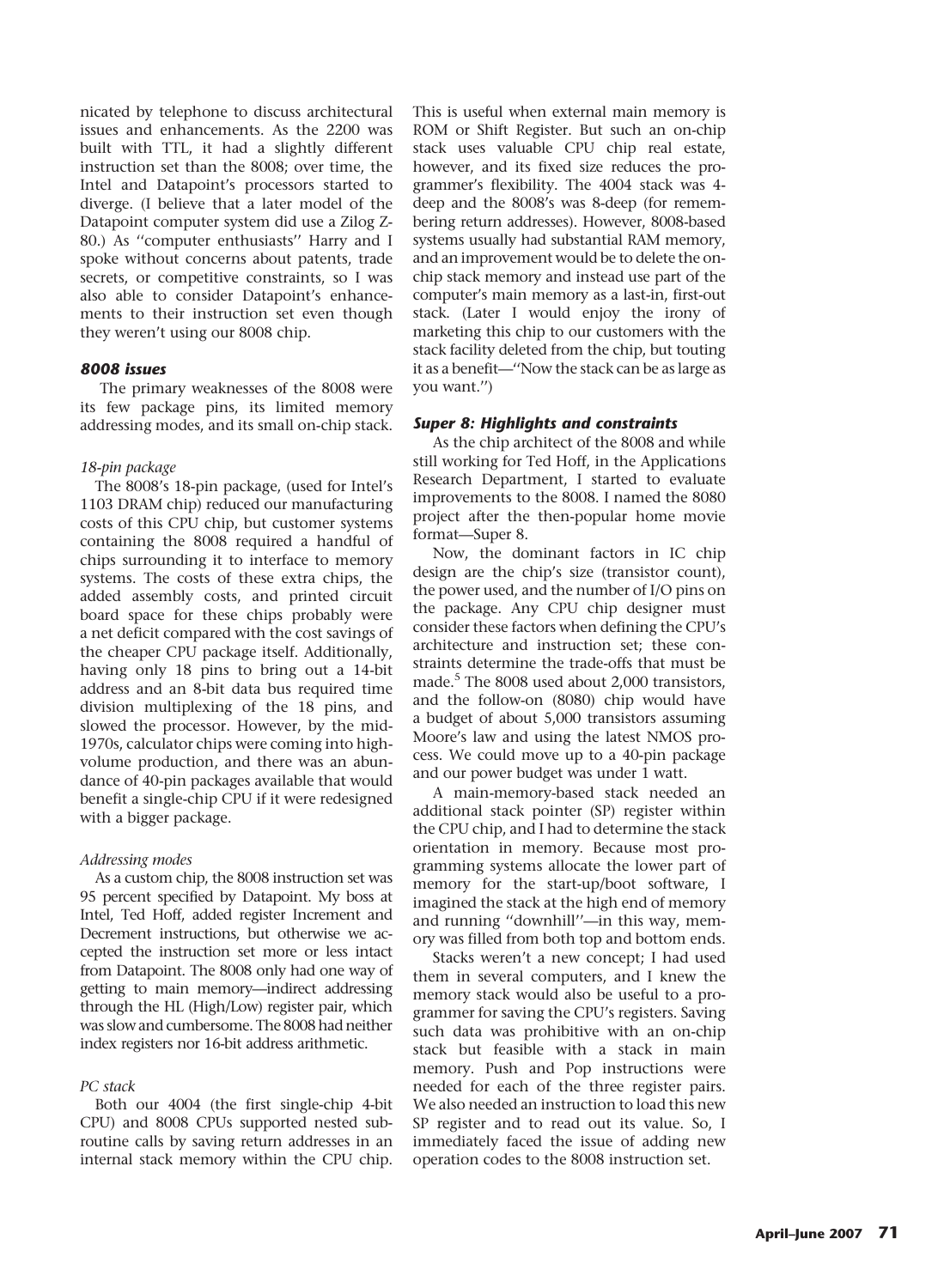### Instruction compatibility

Adding new instruction op-codes meant breaking with strict machine code compatibility with the earlier 8008. Because I had done a lot of programming over the years, I knew that reassembling old 8008 source code for the new chip's instruction set was an automatic conversion solution. As our customer base and software pool was somewhat small, I favored making a major upgrade in the instruction set and taking a ''hit'' on machine code compatibility. Consequently, that's what we decided to do.

#### Symmetry

In 1965, while working as a programmer at Fairchild Semiconductor, I had programmed the IBM 360 and noted another phenomenon. Although the IBM 360 hardware designers created 16 identical registers within the CPU, the operating system programmers had specialized some of these registers for interrupt handling and OS communications. Hence a programmer didn't see them as a fully symmetric set anyway. A feature of the original 8008 was its symmetric use of the CPU's 6 registers: B,C,D,E,H,L (the HL register pair was used as the High/Low memory address). Because I had observed that programmers often specialize the register usage, I decided to ''warp'' the hardware architecture. Therefore, in our new CPU, I organized the registers into three tiered pairs: HL, DE, BC. HL would be the most capable, DE would be almost as capable, and BC would be the least useful. Later, the 8080 was often maligned for this lack of symmetry that I had implemented, which I'd done intentionally as a trade-off.

A specific example of a trade-off: at a hardware cost of just one flip/flop, the HL and DE register pairs could be swapped. (This was essentially a renaming trick that Hoff came up with; the data never moves.) To provide register swaps across all three register pairs would be desirable; however, it would have required about six times more hardware.

#### Index registers

The 8080 was also castigated for not having index registers—an intentional decision I had made, because I favored general-purpose 16 bit operations instead. By 1972, I had programmed about a dozen different computers. A characteristic of most fixed-word-length machines is their use of index registers for array addressing. However, in the older multibyte machines (such as the IBM 1620, the IBM 1401, and so on), programmers typically coded explicit-address arithmetic and indirect addressing. Because the 8008 was already using the HL register pair for the programmer's indirect addressing of data, I favored generalpurpose 16-bit arithmetic (DE + HL  $\rightarrow$  HL) rather than building in address arithmetic (indexing) hardware only. In fact, when completed, the new CPU chip provided about 18 new 16-bit data operations on the three register pairs—including 16-bit multiply and divide steps. (Interestingly, the competing Motorola 6800 did have an index register, but didn't provide 16-bit arithmetic to the user.)

#### Moving forward

In all, there were at least four different versions of the 8080 instruction sets proposed. For each of these, we considered the amount of engineering time required and the project's time budget. The final 8080 specification overcame most of the problems of the earlier 8008, and included the following:

- decimal arithmetic
- 16-bit data operation
- more addressing modes
- $\bullet$  better/bigger external stack
- interrupt support
- chip hardware interfacing

On 8 September 1972, a proposal was circulated for management approval, with engineering cosigners: Federico Faggin, Marcian (Ted) Hoff, Stan Mazor, and Ben Warren. About a year later, Hal Feeney, an Intel marketing engineer, who had designed the original 8008 chip, conducted a customer survey concerning the new (8080) chip's specification. Nearly 100 customers responded, with 86 customers finding it adequate for their needs. Hank Smith, the marketing manager for microcomputers, forwarded the following customer's letter to me:

It is with great pleasure that we noted that almost all of the objections we had to the instruction set of the 8008 have disappeared from the 8080. We are quite excited by the 8080 CPU and … it can be the basis of a system of great generality and power, and are looking forward to building and selling such a system.

#### Real chip design

Now we had real design work to do. Intel's first CPU chip, the 4004, had been a custom chip developed for Busicom of Japan. $6,7$  Fag